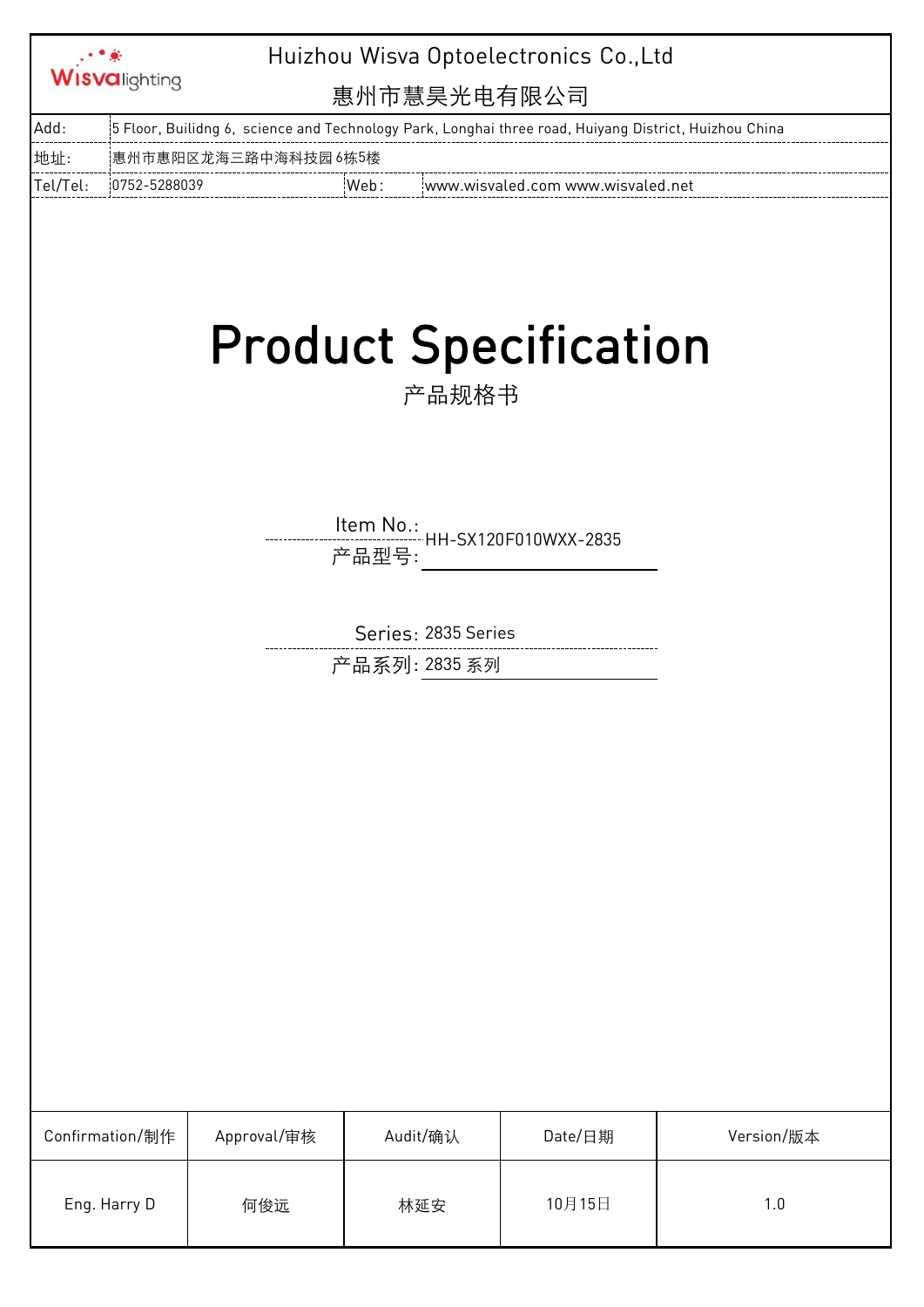### Features(特征)

Using SMD 2835 22-24Lm as light source, stable, high efficiency and high brightness. 使用SMD 2835 22-24Lm灯珠作为光源, 稳定, 光效高, 亮度高.

Low voltage 12V or 24Vdc input, PWM, 0/1-10V and DALI dimming ways supported. 低压12或24Vdc输入, 支持PWM, 0/1-10V和DALI等调光方式.

Ra 80, Ra90 and Ra95+ all available. Ra80, Ra90和Ra95+可选.

CE, Rohs 和UL认证.

### Picture(图片)



## Dimensions(尺寸)

12Vdc

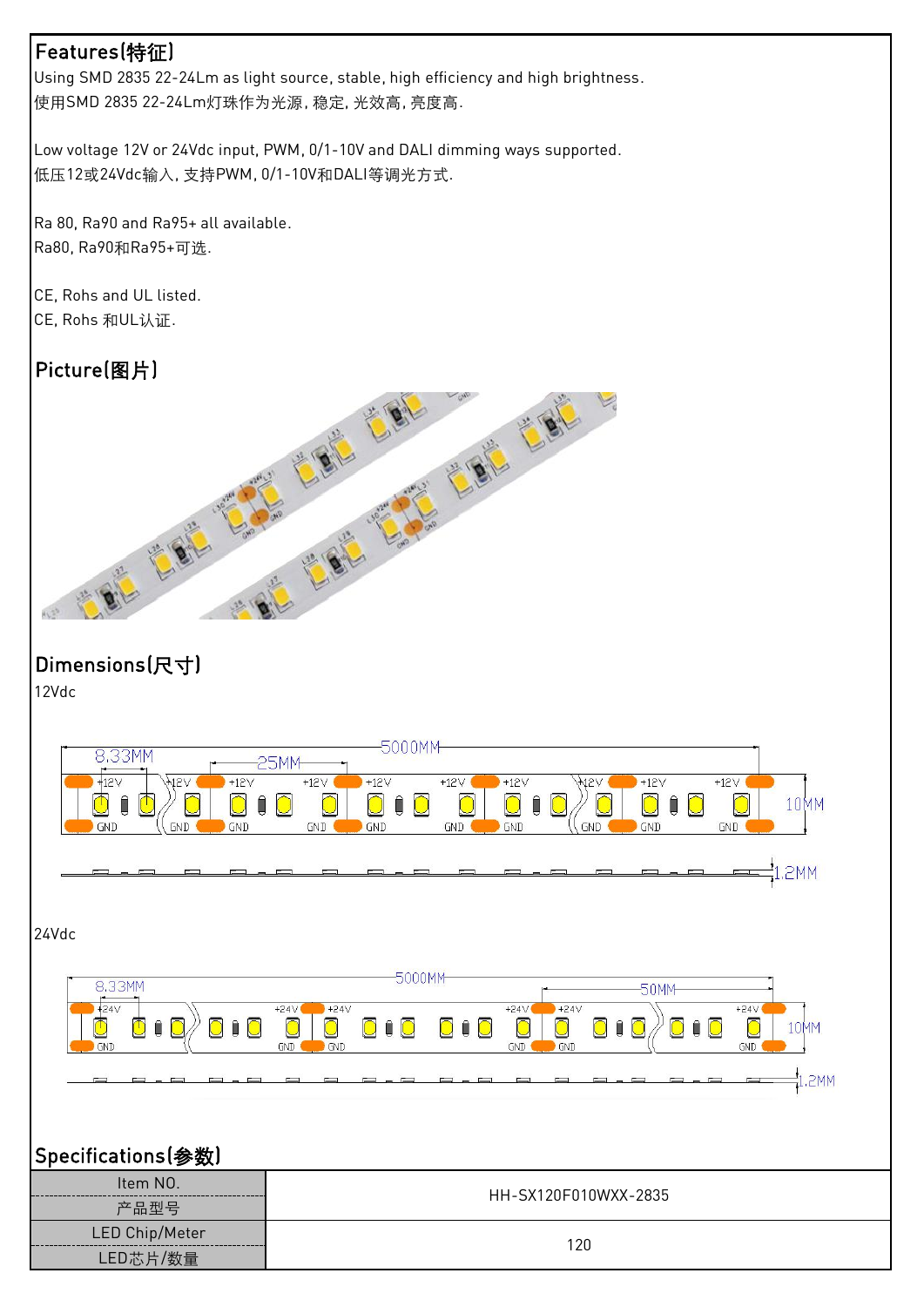| <b>Input Voltage</b>       | <b>DC 12V</b>              |          | <b>DC 24V</b> |  |  |  |  |
|----------------------------|----------------------------|----------|---------------|--|--|--|--|
| 输入电压                       |                            |          |               |  |  |  |  |
| <b>Cutting Length</b>      | 25mm                       |          | 50mm          |  |  |  |  |
| 裁剪长度                       |                            |          |               |  |  |  |  |
| PCB                        | 10mm, 3oz                  |          |               |  |  |  |  |
| 板子                         |                            |          |               |  |  |  |  |
| Ra                         | $80+$                      |          |               |  |  |  |  |
| 显色指数                       |                            |          |               |  |  |  |  |
| Power                      | 20W/m                      |          |               |  |  |  |  |
| 功率                         |                            |          |               |  |  |  |  |
| Colors                     | 2700K                      | 3000K    | 4000-6500K    |  |  |  |  |
| 颜色                         |                            |          |               |  |  |  |  |
| <b>Brightness</b>          | 1834Lm/M                   | 1916Lm/M | 2116Lm/M      |  |  |  |  |
| 亮度                         |                            |          |               |  |  |  |  |
| Efficiency                 | 91.7Lm/W                   | 95.8Lm/W | 105.8Lm/W     |  |  |  |  |
| 光效                         |                            |          |               |  |  |  |  |
| Length                     | 5,000 mm                   |          |               |  |  |  |  |
| 长度                         |                            |          |               |  |  |  |  |
| Size                       | Wdith: 10mm, Height: 1.2mm |          |               |  |  |  |  |
| 尺寸                         |                            |          |               |  |  |  |  |
| Lifespan                   | 50,000 H                   |          |               |  |  |  |  |
| 工作时长                       |                            |          |               |  |  |  |  |
| <b>Working Temperature</b> | $-20^{\circ}$ C - 50°C     |          |               |  |  |  |  |
| 工作温度                       |                            |          |               |  |  |  |  |
| Storage Temperature        | $-20^{\circ}$ C - 65°C     |          |               |  |  |  |  |
| 储存温度                       |                            |          |               |  |  |  |  |
| Warranty                   |                            | 3 years  |               |  |  |  |  |
| 质保                         |                            |          |               |  |  |  |  |

\* The above measurements of watts, brightness and efficiency allowance tolerance ±10%.

\* 以上功率和光效允许误差范围是 ±10%.

\* The above measurements are based on IP20 and Ra80. 以上测量均基于IP20和Ra80.

## Temperature Curve(温升曲线)

12Vdc

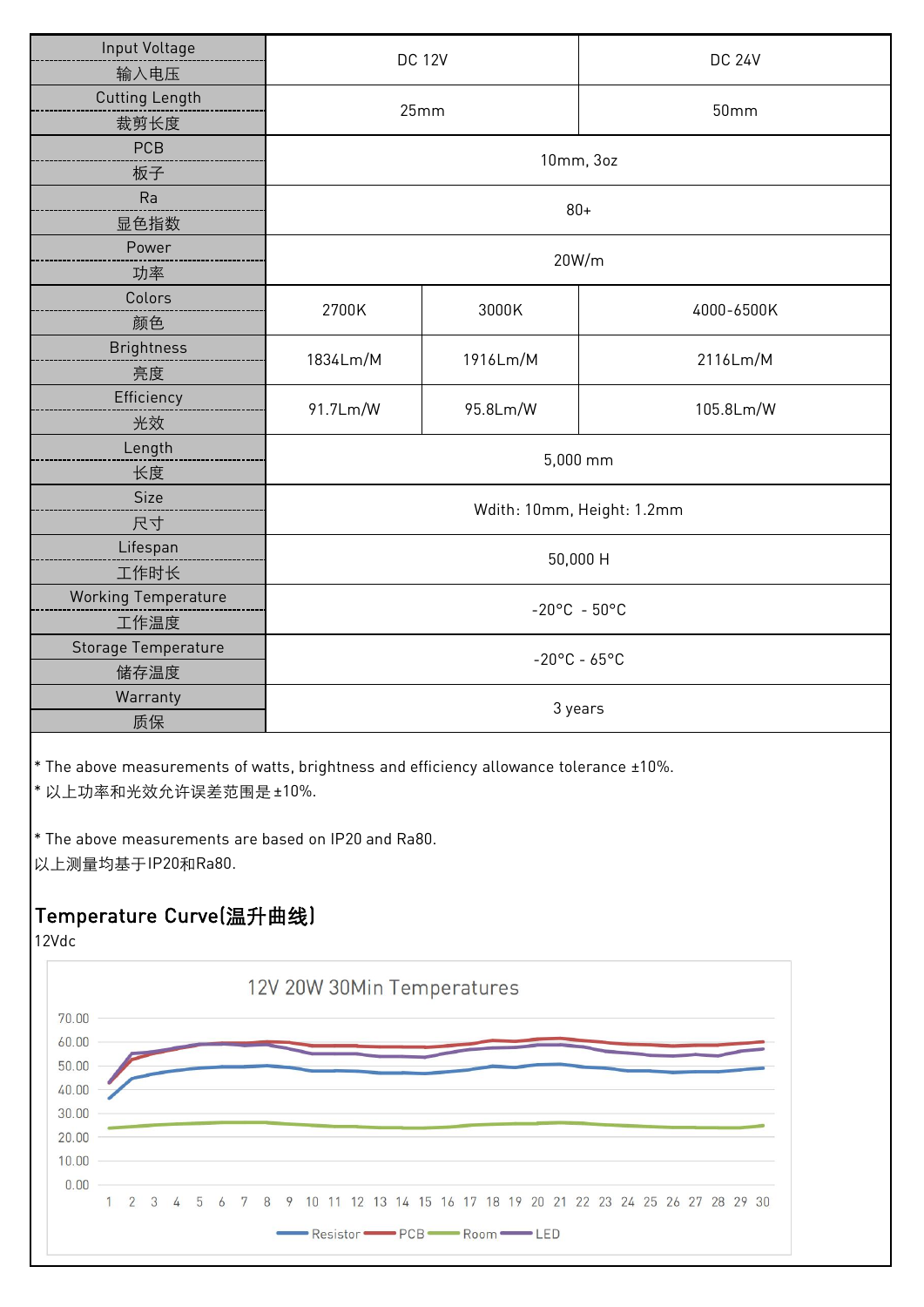

### Brightness Consistency(亮度一致性)

The following charts shows the voltage, lumen and brightness drop on each meter.

以下表格展示每一米上的是电压,流明和亮度差

#### 12Vdc

#### Chart1, Based on 5m Running/表格1, 基于5米连接长度.

| Length  | M        | 2M        | 3M        | 4M        | 5M        |
|---------|----------|-----------|-----------|-----------|-----------|
| Voltage | 11.01    | 10.39     | 9.93      | 9.69      | 19.66     |
| Lumen   | 1766.29  | 1470.35   | 1250.79   | 1136.23   | 1121.91   |
| Drop    | $0.00\%$ | $-16.75%$ | $-29.19%$ | $-35.67%$ | $-36.48%$ |

#### Chart2, Based on 4m Running/表格2, 基于4米连接长度.

| Length  | 1M       | 2M        | 3M        | 4M        |
|---------|----------|-----------|-----------|-----------|
| Voltage | 11.08    | 10.54     | 10.25     | 10.24     |
| Lumen   | 1799.71  | 1541.95   | 1403.53   | 1398.76   |
| Drop    | $0.00\%$ | $-14.32%$ | $-22.01%$ | $-22.28%$ |

From above charts, for better brightness consistency, the recommend length is 4m for powering on one side. 基于以上数据, 为了更好的亮度一致性, 推荐单端供电时的安装长度为4米

#### 24Vdc

Chart1, Based on 5m Running/表格1, 基于5米连接长度.

| Length  | 1Μ       | 2Μ       | 3M        | 4M        | 5M        |
|---------|----------|----------|-----------|-----------|-----------|
| Voltage | 23.3     | 22.73    | 22.35     | 22.1      | 22.08     |
| Lumen   | 2046.13  | 1911.46  | 1821.69   | 1762.63   | 1757.90   |
| Drop    | $0.00\%$ | $-7.04%$ | $-12.32%$ | $-16.08%$ | $-16.40%$ |

From above charts, for better brightness consistency, the recommend length is 5m for powering on one side. 基于以上数据, 为了更好的亮度一致性, 推荐单端供电时的安装长度为5米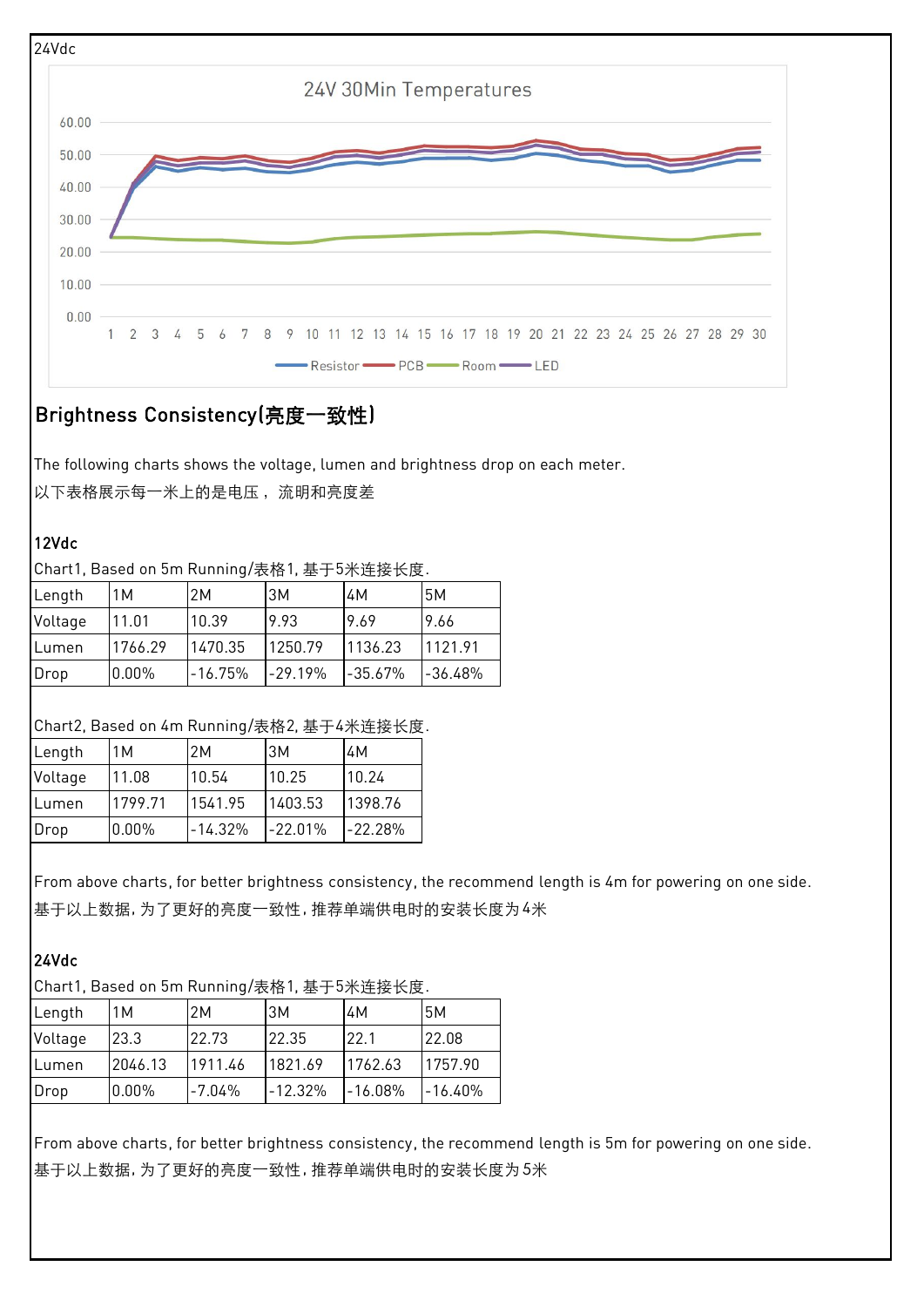| Waterproof Ways(防水方式)               |                                                  |                                                                     |  |  |  |  |  |
|-------------------------------------|--------------------------------------------------|---------------------------------------------------------------------|--|--|--|--|--|
| <b>Waterproof Ways</b><br>IP Rating |                                                  | <b>Details</b>                                                      |  |  |  |  |  |
| 防水方式                                | 防水等级                                             | 细节说明                                                                |  |  |  |  |  |
|                                     | <b>IP54</b>                                      | PU or Silicone glue on the surface of the led strips.               |  |  |  |  |  |
|                                     |                                                  | 表面滴PU或者硅胶                                                           |  |  |  |  |  |
|                                     | IP65                                             | Heat Shrink tube or Silicone tube for led strips.                   |  |  |  |  |  |
|                                     |                                                  | 热缩套管或者硅胶套管防水                                                        |  |  |  |  |  |
|                                     | <b>IP67</b>                                      | Hollow integrated silicone glue.                                    |  |  |  |  |  |
| $\circ$ $\bullet$ $\circ$           |                                                  | 挤出型硅胶防水,中空                                                          |  |  |  |  |  |
|                                     |                                                  | Solid Integrated Silicone glue, or silicone glue with silicone tube |  |  |  |  |  |
| 00033                               | <b>IP68</b>                                      | 挤出型一体化硅胶防水,实心;或者灌胶(硅胶套管里加硅胶)                                        |  |  |  |  |  |
| Installation Ways(安装方式)             |                                                  | $\circledS$                                                         |  |  |  |  |  |
| 100-240VAC<br>$\mathbf{F}$          | Power<br>Supply<br><del></del> <del>⊕∄⊕⊕®®</del> | $\boxed{\oplus \oplus \oplus \oplus}$<br>in du du du du d           |  |  |  |  |  |

\* When powering on one side, for 12Vdc, the recommend installation length is 4m; for 24Vdc, the recommend installatio length is 5m; if require running longer, pleaes connect them in parallel. 单端供电时, 12V的推荐安装长度是4米, 24V的推荐安装长度是5米, 如果需要连接更长, 推荐使用并联安装.

 $\prec$  in the the the the i

\* Please match the markings '+' and '-' in the PCB during wiring. 请根据PCB板子上的'+' 和'-'来连接

\* Better use aluminum profiles to help heat dissipation and reach better linear lighting effects. 推荐使用铝材去辅助散热, 达到更好的线条效果.

\* Please power the LED strip with correct input voltage, do not use any AC power source to power the LED strip. 请使用正确的输入电压去连接灯带 , 不要连接到任何交流电源.

# Applications(应用)

\* Used in linear lights as lighting source; used for indoor decorations. 作为线条灯条光源,用作室内室外的装饰.